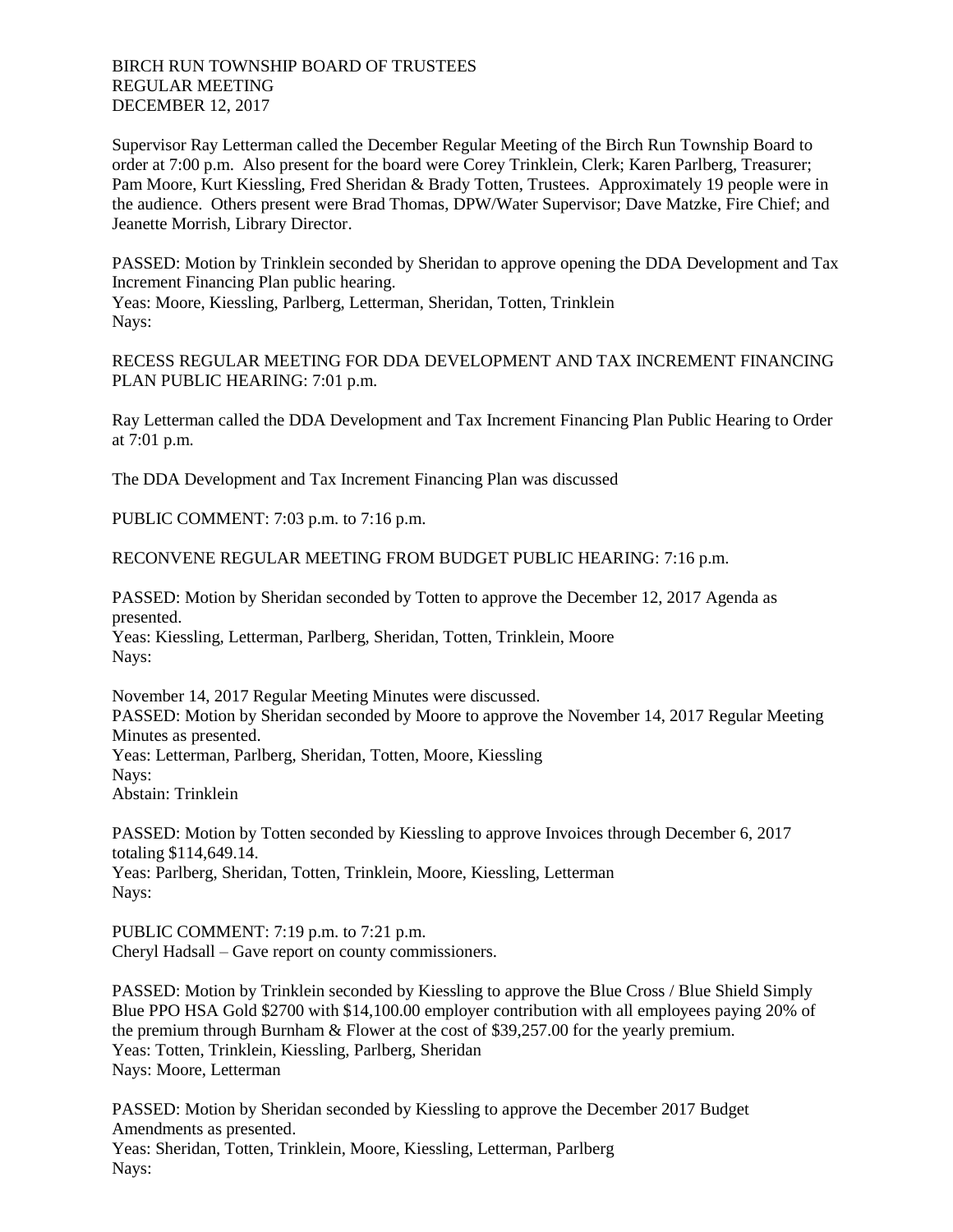PASSED: Motion by Trinklein seconded by Totten to approve Ordinance #2017-04 (DDA Development Plan and TIF Ordinance Amendment) as amended. Yeas: Moore, Letterman, Parlberg, Sheridan, Totten, Trinklein Nays: Kiessling

PASSED: Motion by Totten seconded by Trinklein to approve Resolution #2017-16 (Insurance Opting Out).

Yeas: Kiessling, Letterman, Parlberg, Sheridan, Totten, Trinklein, Moore Nays:

PASSED: Motion by Kiessling seconded by Totten to approve having the Supervisor, Zoning Administrator and Township Attorney sit down and discuss the matter of the property 7273 Birch Run Road as soon as possible.

Yeas: Parlberg, Sheridan, Totten, Trinklein, Moore, Kiessling, Letterman Nays:

PASSED: Motion by Trinklein seconded by Sheridan to approve re-appointing Carleton Norris to the Planning Commission for a 3-year term. Yeas: Sheridan, Totten, Trinklein, Moore, Kiessling, Letterman, Parlberg

Nays:

PASSED: Motion by Sheridan seconded by Moore to approve re-appointing Elaine Parlberg to the Planning Commission for a 3-year term.

Yeas: Totten, Trinklein, Moore, Kiessling, Letterman, Parlberg, Sheridan Nays:

PASSED: Motion by Sheridan seconded by Kiessling to approve re-appointing Mike Musial to the Zoning Board of Appeals for a 3-year term. Yeas: Moore, Kiessling, Letterman, Parlberg, Sheridan, Totten, Trinklein Nays:

PASSED: Motion by Moore seconded by Sheridan to approve re-appointing Jim Totten to the Downtown Development Authority Board for a 4-year term. Yeas: Kiessling, Letterman, Parlberg, Sheridan, Totten, Trinklein, Moore Nays:

PASSED: Motion by Totten seconded by Sheridan to approve re-appointing Scott Dodge to the Downtown Development Authority Board for a 4-year term. Yeas: Letterman, Parlberg, Sheridan, Totten, Trinklein, Moore, Kiessling Nays:

PASSED: Motion by Sheridan seconded by Moore to approve re-appointing the Representative of an Engineering Firm to the Construction Board of Appeals for a 2-year term. Yeas: Parlberg, Sheridan, Totten, Trinklein, Moore, Kiessling, Letterman Nays:

PASSED: Motion by Totten seconded by Sheridan to approve re-appointing Thomas A. Gerken to the Construction Board of Appeals for a 2-year term. Yeas: Sheridan, Totten, Trinklein, Moore, Kiessling, Letterman, Parlberg Nays:

PASSED: Motion by Sheridan seconded by Moore to approve re-appointing Mark A. Latch to the Construction Board of Appeals for a 2-year term. Yeas: Totten, Trinklein, Moore, Kiessling, Letterman, Parlberg, Sheridan Nays: